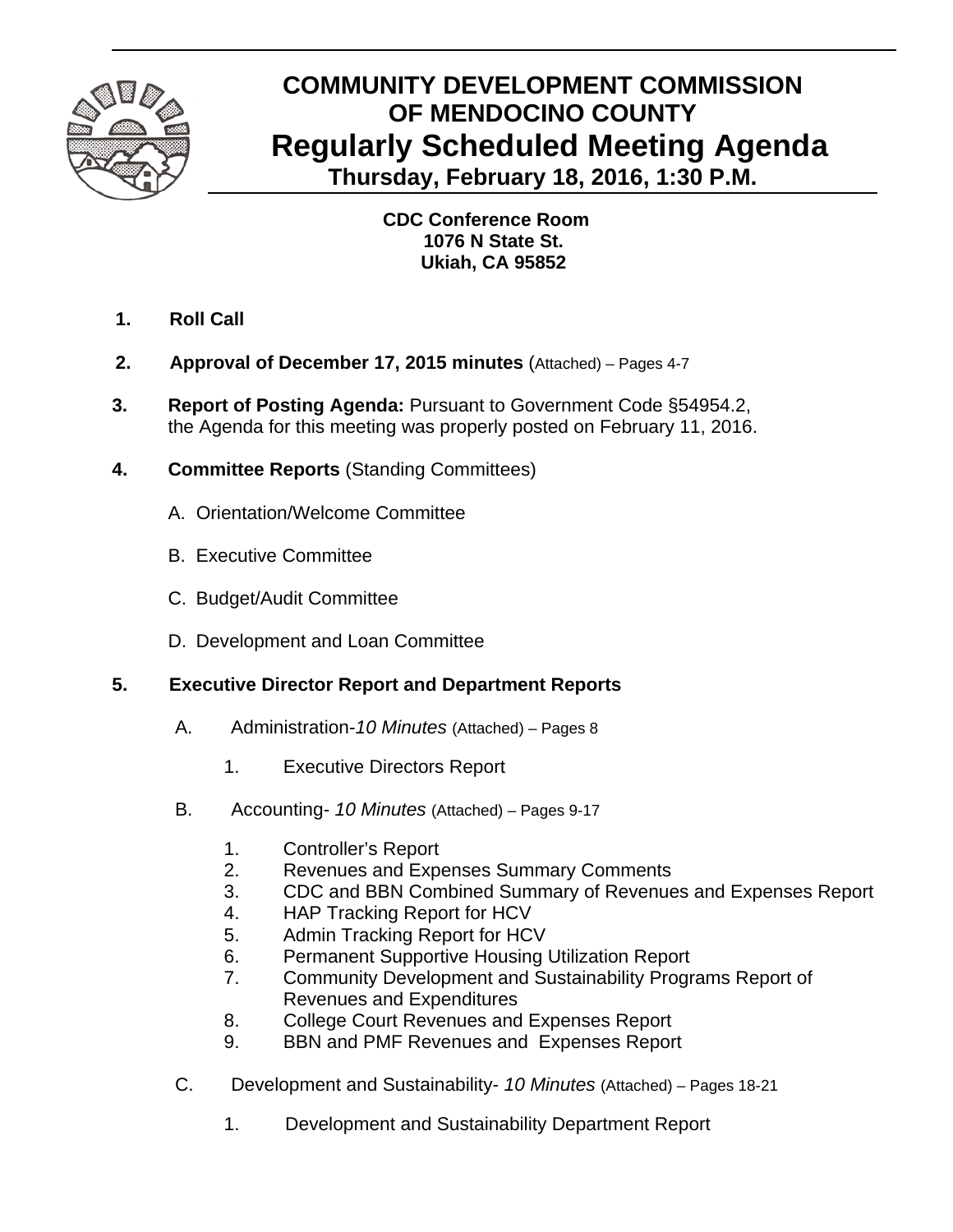- D. Housing- *15 Minutes* (Attached) *–* Pages 22-27
	- 1. Housing Manager Report
	- 2. Occupancy Move in/Move out Report
	- 3. TAR Report

#### **6. Announcements**

None

### **7. Board Correspondence**

None

#### **8. Media/Information**

None

#### **9. Unfinished Business**

None

#### **10. New Business***-15 Minutes*

- **A. Discussion and Possible Action Regarding Resolution #1058-16 Approving Updated Chapter II and III and Adding Addendum I and J to the Administrative Polices for the Permanent Supportive Housing Program (formerly Shelter Plus Care)**- Pages 28-52
- **11. Public Expression**
- **12. Adjournment**

## **PUBLIC EXPRESSION**

The Commission welcomes participation in the meeting. Comments shall be limited so that everyone may be heard. This item is limited to matters under the jurisdiction of the Commission which are not on the posted agenda and items which have not already been considered by the Commission. The Commission limits testimony on matters not on the agenda to three minutes per person and not more than 10 minutes for a particular subject. No action will be taken. Individuals wishing to address the Commission under Public Expression are welcome to do so throughout the meeting day. To best facilitate these items, please notify either the Chair of the Board, or a Commissioner.

# **AMERICANS WITH DISABILITIES ACT (ADA) COMPLIANCE**

The Commission complies with ADA requirements and upon request, will attempt to reasonably accommodate individuals with disabilities by making meeting material available in appropriate alternative formats (pursuant to Government Code Section 54953.2). Anyone requiring reasonable accommodation to participate in the meeting should contact the Office Representative I by calling (707) 463-5462 x 119 at least five business days prior to the meeting.